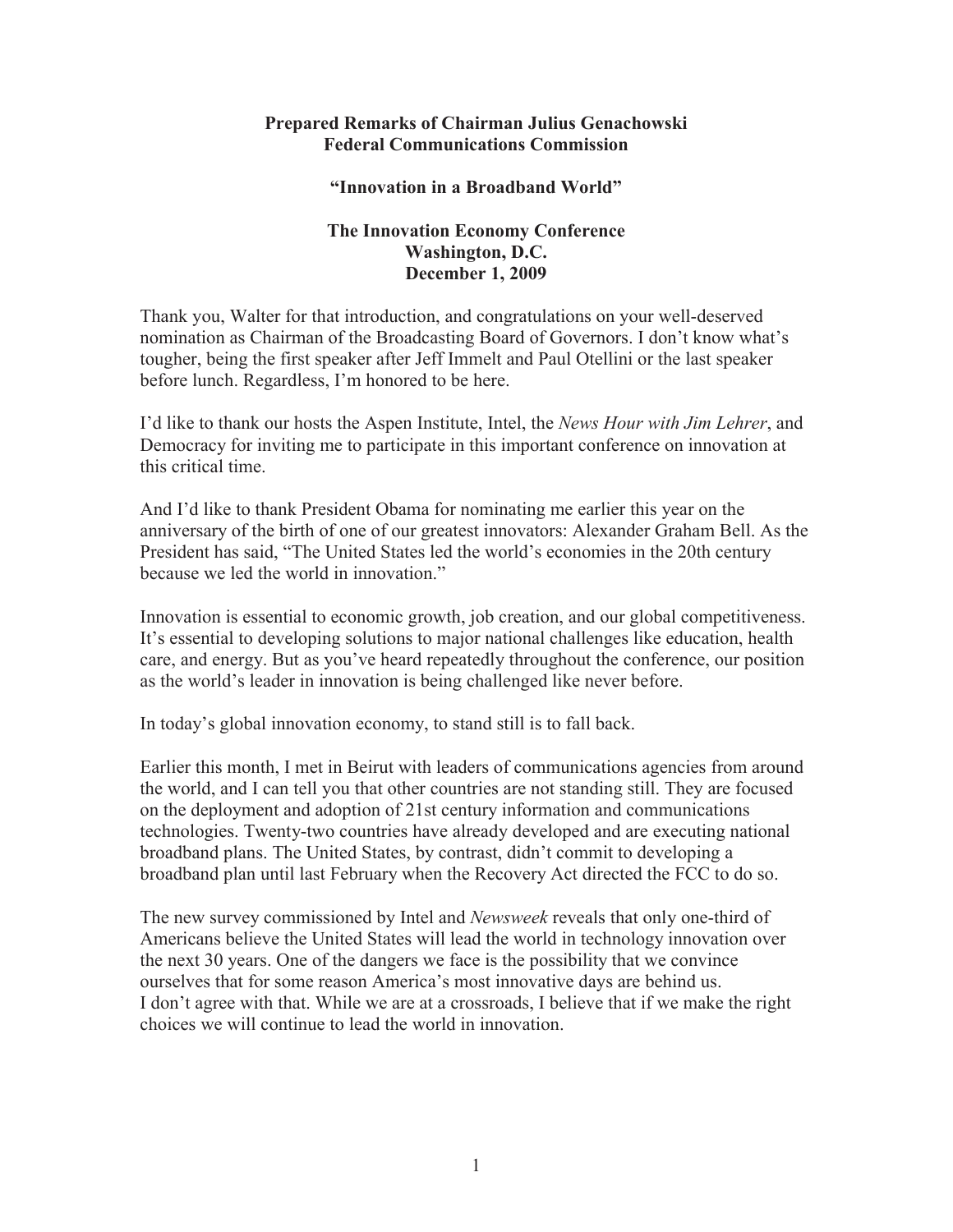My optimism flows in part from my vantage point at the Federal Communications Commission, where our work every day involves a sector of the economy that continues to show extraordinary promise.

Information and communications technologies and networks have become essential to virtually every aspect of American life, from how we conduct business, to how we get medical information, to how our kids do their homework.

The Information and Communications Technology (ICT) sector accounts for roughly one-sixth of our economy and an even greater share of GDP growth. Even in the vicious economic crisis we've been experiencing, the ICT sector has been launching new services, building new products, and creating new jobs -- and it has the potential to do even more.

In the U.S., we have a single agency with jurisdiction reaching across this vibrant sector. I imagine Herbert Hoover didn't anticipate digital convergence when he and others drove the creation of the FCC as a single commission dealing with telephone wires, spectrumrelated communication, and media.

But in this age of convergence there are real benefits to having a "converged" agency, in contrast to the common arrangement in the rest of the world where two or three agencies handle these areas. It gives us at the FCC the opportunity to look at the full landscape and try to make decisions that promote innovation over the long-term across the entire ecosystem.

The staff at the FCC has long brought extraordinary talent to these topics, with a breadth of experience and disciplines: economists who pioneered the use of auctions to allocate spectrum, spurring competition and driving investment; engineers who drove new uses of what once was called "junk spectrum," leading to innovations like Wi-Fi; lawyers and academics who developed the thinking behind path-breaking global agreements on telecommunications services, opening markets around the world.

That excellence -- that exceptional diversity -- is growing daily among the FCC staff as amazing new people make the leap to public service: people who've run multi-billion dollar P&Ls and successful startups; who've commanded Navy fleets; and who've headed important state agencies. The FCC team includes investors, entrepreneurs, doctors, teachers, authors, consumer advocates, and PhDs in theoretical physics. We even have an alumnus of Yale Law and McKinsey who won the million-dollar first prize on Survivor.

As I see it, the FCC is at its best -- at its most innovative -- when talent of this kind is unleashed to think boldly and creatively about the strategic challenges and opportunities that lie ahead; when FCC staff is empowered to act for the long-term interests of our country; when we engage the public through open, participatory processes; when we are making decisions based on facts and data; and when we use new media and technologies to do our jobs better.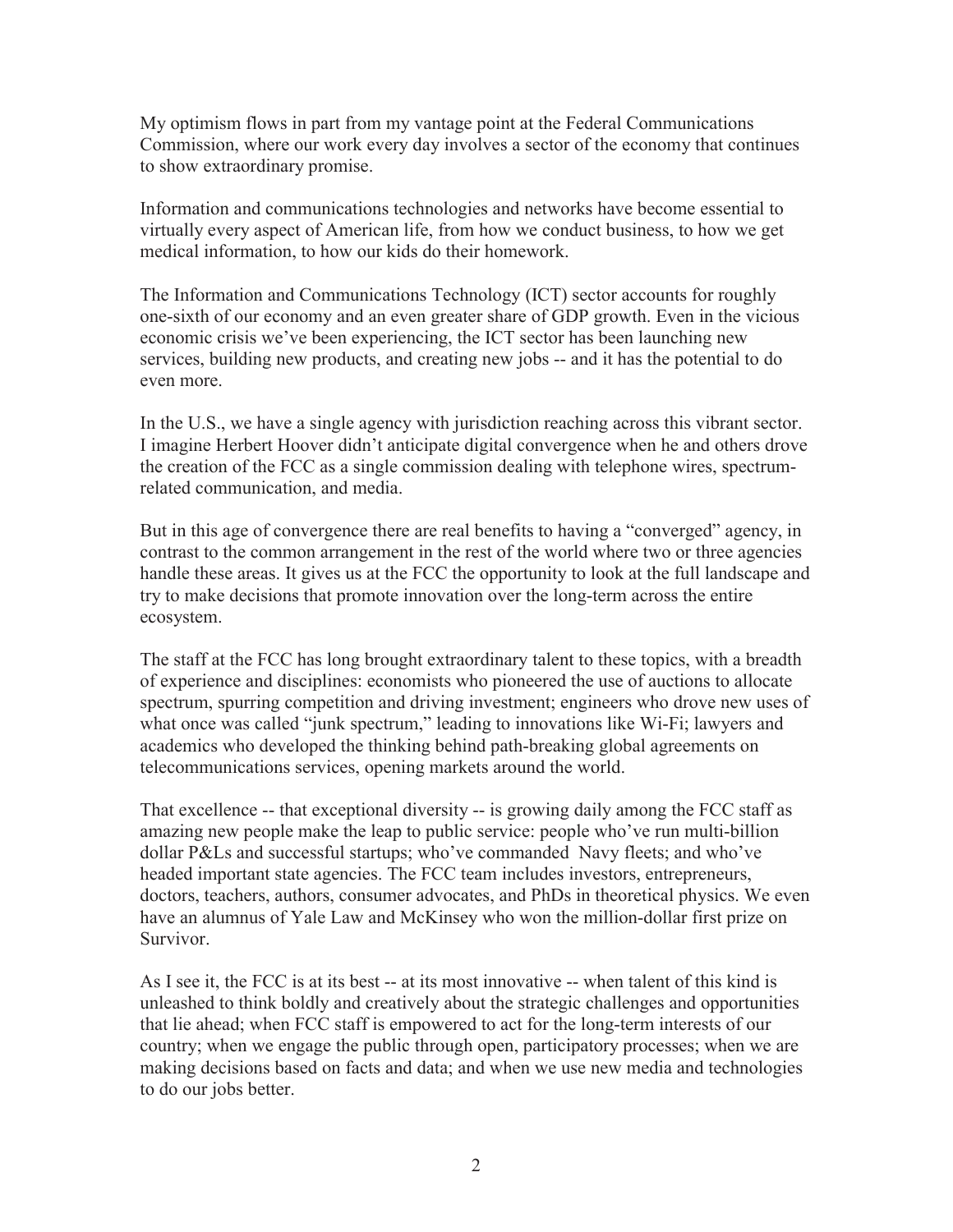In this sense, the FCC reflects the process of innovation more generally. What I saw in the private sector I see in government. It takes a breadth of talents and an openness to new thinking, new ideas, and new ways of doing things to produce real innovation. And as I dive into some thoughts about how the FCC can promote innovation, I'd like to start by prying apart the concept of innovation just a bit to provide some framework for tackling the subject.

As I see it, there are three, mutually reinforcing types of innovation -- technological innovation, business innovation, and social innovation -- each important to achieving the maximum benefits for society of what we put under the umbrella of "innovation."

Technological innovation is probably what most people think about when they hear the word innovation. It stems from research and development that gives us new discoveries and inventions, and feeds the pipeline of new products and services. It is the work of brilliant engineers and scientists who gave us, for example, the telephone, the radio, the TV, and the Internet.

It's what made it possible in 1983 for Ameritech Mobile president Bob Barnett to place the first commercial cell phone call from Soldier's Field in Chicago to Alexander Graham Bell's grandson -- using a \$4,000 Motorola analog cell phone that was the size of his head and weighed two pounds. It's also the ingenuity and breakthroughs in digital signal processors and energy efficient batteries that have allowed those brick phones to evolve into the mini-computer smartphones many of us have in our pockets right now.

Technological innovation is often what we don't see, but can't live without and shouldn't take for granted. For example, there is extraordinary and growing intelligence inside wired and wireless networks that takes indescribably large amounts of text, voice, and video, translates them into digital 1s and 0s, zips them instantly around the world, and reassembles them into something you can read, hear or watch -- all faster than you can say: "Sorry, stuck at work, won't make it home for dinner."

Technological innovation is essential, but it's not enough by itself to create the jobs, economic growth, and consumer benefits we seek. For society to translate technological innovation into tangible economic benefits, we need a second type of innovation -- a vision for how to create economic value out of new inventions or the reconceptualization of old ones. Call it business innovation.

Again and again, our leading wired and wireless telephone, television, cable, satellite, computer, Internet, and other information and communications technology companies have developed new business models for new technologies. These business models have allowed them, in turn, to support further innovation and investment in devices and services, in the network, and on the edge of the network. Google's search algorithm, for example, was a powerful technological innovation, but we might not be talking about the company now without business innovations like AdSense and AdWords that generate the revenue to support its search operations.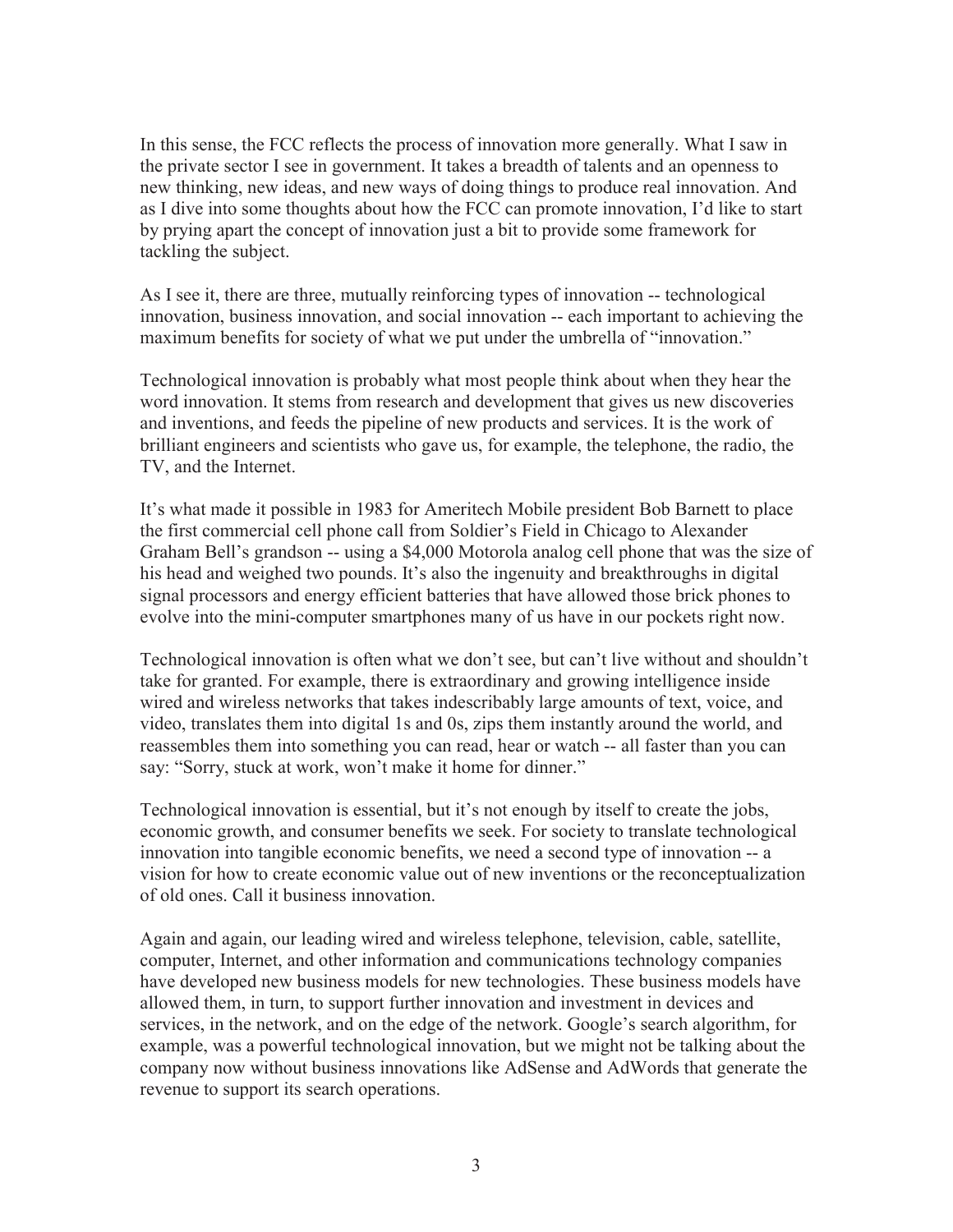Today -- and not entirely unrelated -- we face new challenges in business innovation, such as how to finance news-gathering operations in the Internet age. It's hard to think of a topic more important to the health of our democracy. It's why the FCC is taking up the call of the Knight Commission and others to explore measures to ensure a vibrant news and media landscape in the digital age.

The third aspect of innovation is social innovation. These are the ways in which social entrepreneurs apply technological and business innovation to help solve our greatest challenges in new ways. What's noteworthy is that these innovations, often nonprofit, are frequently built on tools, technologies and techniques developed in the commercial setting. You could think of them as "social spinoffs."

The business executives who participated in the first commercial cell phone call at Soldier Field in 1983 were probably focused on the profit and ROI potential of this new technology. The college students who developed Facebook in a college dorm room… well, heaven knows what they were aiming for at the time. But safe to say these pioneers weren't focused on the possibility that one day the Healthy Babies Project in Northeast D.C., which my colleague Michael Copps visited, would be using mobile texting and Facebook messages to help at-risk mothers stick to a healthy pre-natal care regimen.

Consider YouTube. Yesterday's videos of cats playing piano are today's streaming lectures and video tutoring. The existence of eBay and Match.com helped spawn a variety of successful nonprofits, like DonorsChoose, which connects public school teachers who need classroom supplies with people who want to contribute funds to support them.

There are many examples. The point is that technological and business innovation not only generates economic growth and job creation, but also lowers the cost and increases the reach of social entrepreneurs.

The history of the communications sector has been wave after wave of innovation, technological, business, and social -- involving the telephone, radio and television, satellites, computers, the birth of the Internet.

Each wave has reshaped the communications industry and has had ripple effects throughout our nation's economic and civic life -- creating jobs, increasing productivity, contributing to economic growth, and empowering entrepreneurs, consumers, and citizens.

What should be the role of government -- and, more specifically, the FCC -- to enable continued waves of innovation in communications that will benefit our economy and the American people?

As a recent report from the National Economic Council and the Office of Science and Technology Policy pointed out, "The true choice in innovation is not between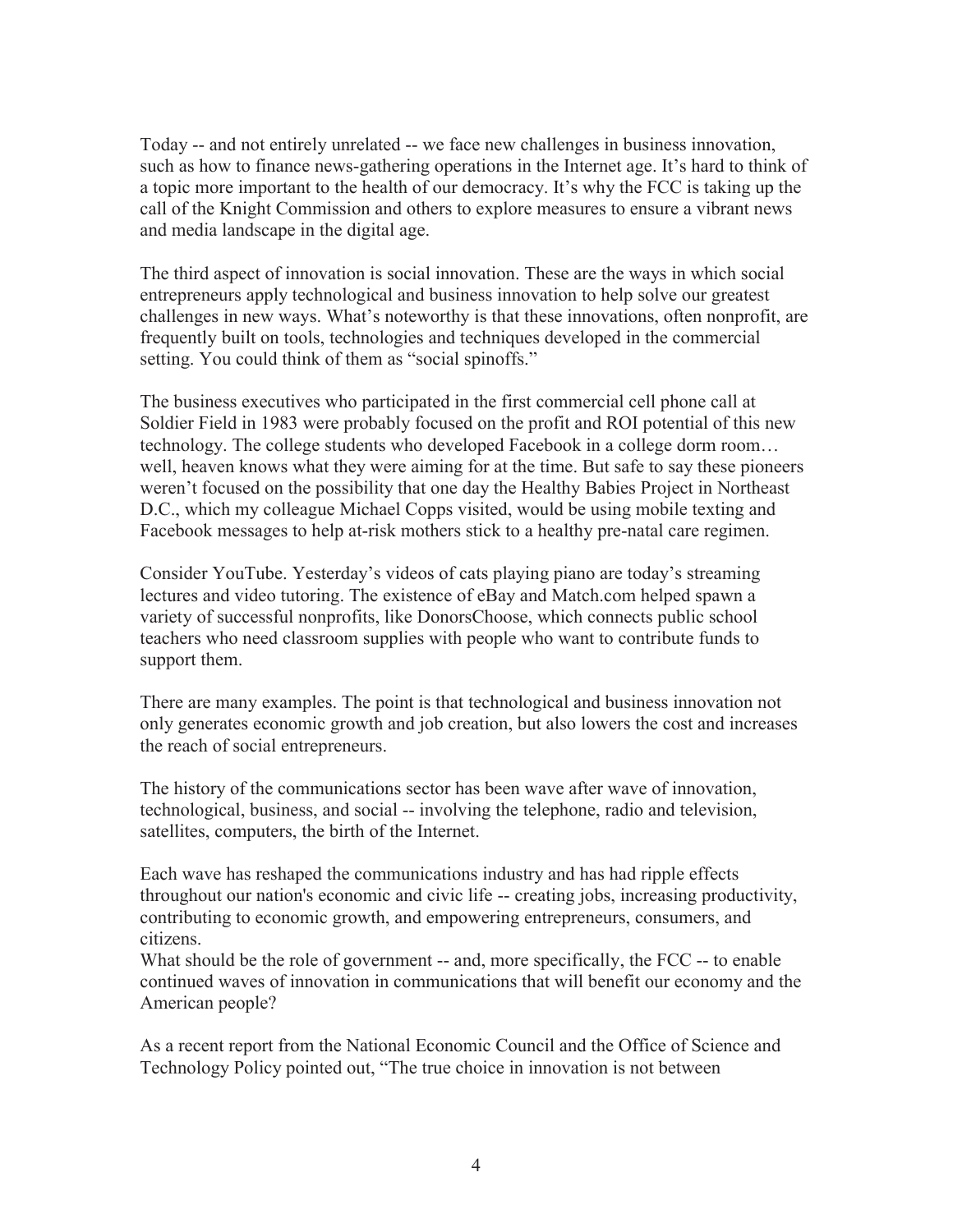government and no government, but about the right type of government involvement in support of innovation."

The materials for this conference point to four key pillars of innovation policy: people, ideas, investment, and leadership. Agree, agree, agree, agree. But I would add two more pillars. I feel comfortable doing so because the four pillars already violate the rule I learned from my friends in consulting that all strategies must come in threes. The two additional pillars of innovation policy I'd suggest are competition and infrastructure.

First, competition. Our work at the FCC is guided by the firm belief that promoting competition is one of government's most powerful tools for spurring innovation because competition is the mother of invention. Throughout its history, the agency has done best for the country when it has encouraged free and open markets, when its rules have empowered consumers to pick winners and losers, and when it has enabled innovators to innovate without permission.

Some of the largest and most successful companies in the communications landscape started as small entrepreneurial ventures, knocking at the FCC's door, asking for a chance to compete.

The lesson of the FCC's experience across its landscape is that, even when some established entities might understandably prefer otherwise, the right long-term answer for the country, and for the broadest array of businesses and consumers, is to favor freedom, openness and competition. It was the right answer, for example, when the FCC adopted rules to promote cable and satellite as competition to broadcasting; when it took steps to promote the entry of telephone companies into video and vice versa; and when it introduced new entrants to mobile and adopted rules to ensure they had a fair chance to compete.

The success of the Internet is powerful evidence of the lesson of open competition -- both in the marketplace of ideas, furthering vital First Amendment interests, and in the marketplace of products and services. That's why we launched a proceeding to adopt fair rules of the road to preserve a free and open Internet.

Of course, there are real congestion and network management issues that operators must address, particularly around wireless networks, and we must allow reasonable network management, and ensure we have a climate and a set of policies that encourage investment and the development of successful business models.

As the next generation of the Internet unfolds, we should not unlearn the lessons of history. To further our goal of U.S. leadership in innovation, the Internet should not close on our watch.

The second pillar of innovation policy that I would add: infrastructure.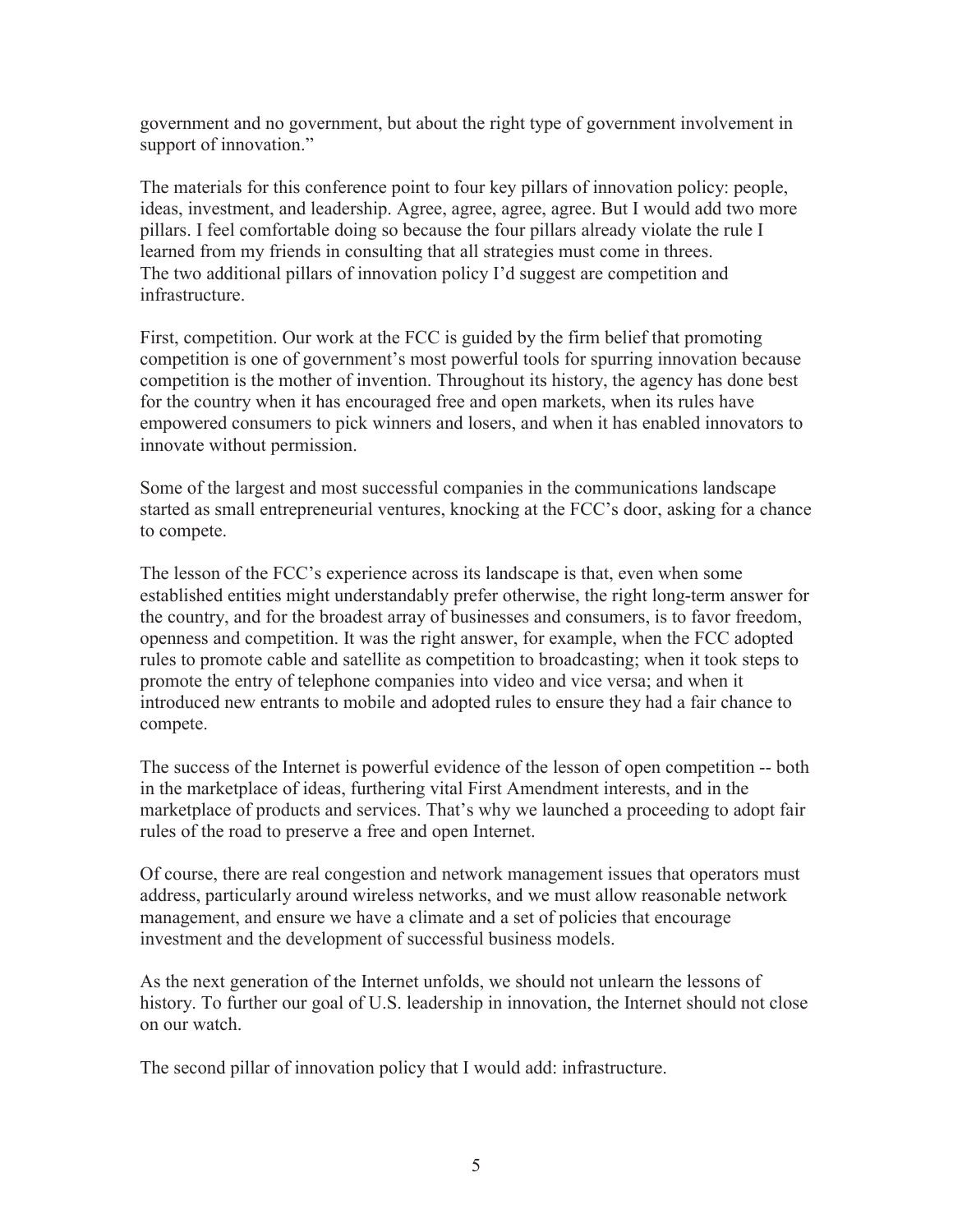And the great infrastructure challenge of our time is the deployment and adoption of robust broadband networks that deliver the promise of high-speed Internet to all Americans.

Broadband is reshaping our economy and our country more fundamentally than any technology since electricity. Indeed, there are echoes in the current moment of the era when electricity became widely available in America, unleashing a torrent of innovation. Ubiquitous electricity extended the day into the night. It brought us refrigerators and washing machines; radios and televisions; phones, wired and wireless; data processors, then computers. These and other electricity-driven appliances transformed virtually everything about how we live and how we work.

Our electric grid was the platform for innovation that, as much as anything, helped propel the United States to global economic leadership in the 20th century. Our broadband grid has the potential to play the same role for the 21st century. Where we once had electricity-driven appliances, we now have information-fueled applications. An "app for that" could have been the motto for America in the 20th century too, if Madison Avenue had predated electricity.

Ubiquitous high-speed broadband, like other transformative general purpose technologies, can spark innovation of every kind -- many we can imagine, and even more we can't. Indeed, broadband offers particularly powerful opportunities for accelerated innovation through the broad and fast collaboration and information-sharing it enables.

Because of its power to propel innovation, broadband can be our platform for economic prosperity and opportunity for all Americans. It can be our engine for enduring job creation and economic growth. Our Internet ecosystem has already created millions of jobs, and universal broadband can accelerate that. Studies show that increases in broadband penetration translate into increases in GDP.

Broadband-based innovation is also an essential part of the solution to almost every major challenge our country faces: including education, health care, energy, and public safety. And it can drive robust democratic engagement for decades to come.

This is why I think infrastructure is a key pillar for innovation. It's in this context that we at the FCC are developing a National Broadband Plan. In large measure, we see it as a national innovation plan.

And our goal is clear -- to ensure that 21st century communications networks are our nation's platform for technological, business and social innovation. The FCC's broadband plan is due in less than three months. We've been running a vibrant, open process, and the door is still very much open for input and ideas.

Let me mention a couple of areas of current focus. First, maximizing deployment and adoption of broadband.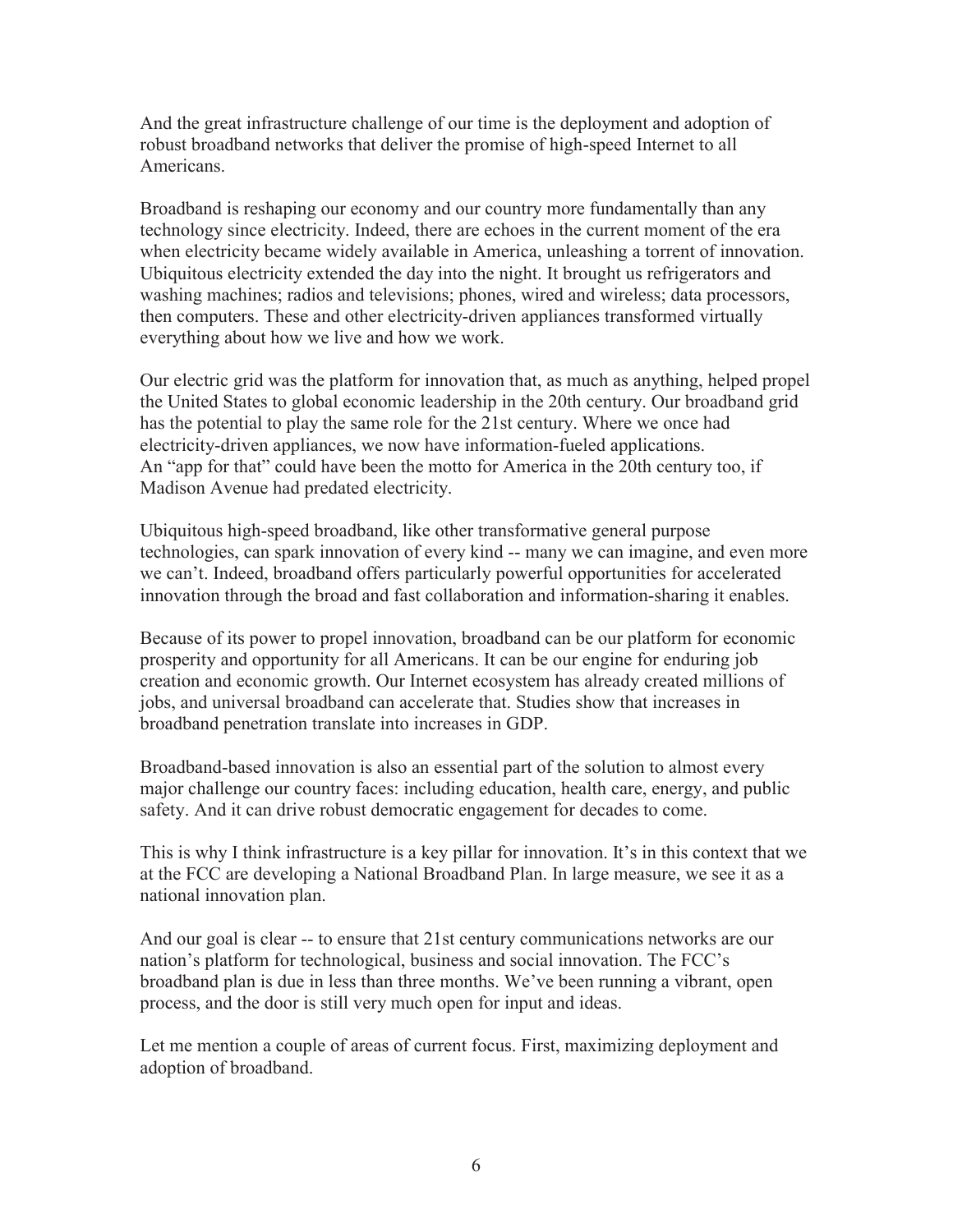I attended a Commission hearing yesterday at MIT on broadband and energy. One theme that was universally shared among the panelists: the importance of universal broadband deployment and adoption to realizing the benefits of smart grid and a clean energy future.

In our FCC process, we've heard similar points about health care and about education. And we've heard similar points about job searching and job training. Increasingly, job postings are online only; if you can't get online, you can't find a job. And increasingly, jobs require basic familiarity with digital tools and services; if our kids aren't digitally literate, they won't succeed in a digital economy.

We've learned that one new frontier for innovation will be the home. Broadband is about much more than desktop computers -- it's about connecting a new generation of intelligent home devices around energy, health care, education, and TVs. And it's about a new wave of innovation in home appliances to rival the one brought about by electricity.

In our proceedings at the FCC, we've learned that the costs of digital exclusion are growing, and that too many of our fellow citizens still aren't on the information grid. Millions of Americans live in areas where there is no broadband service. Thirty-five percent of Americans aren't subscribers to broadband, even where it's available; and that figure is much higher -- almost double in some cases -- for certain communities, including low-income and rural Americans, minorities, and the elderly.

In connection with our broadband strategy we'll lay out a game plan on these issues, looking at a broad-range of ideas, including examples of successful public-private partnerships. Our work will include a plan to reform the biggest pool of money that the FCC administers – the Universal Service Fund.

I won't test this audience's patience with detail on the USF. The key points for today are these: USF is a multi-billion dollar annual fund that continues to support yesterday's communications infrastructure. The goal of universality is as important as ever -- and to meet our country's innovation goals, we need to reorient the fund to support broadband communications. This is a thorny issue, with no shortage of practical and statutory challenges. We need to wring savings out of the system, protect consumers, avoid flashcuts, while ultimately moving USF in the direction it needs to go to support our 21st century platform for innovation.

Second, we see huge opportunities -- and real risks -- around mobile broadband. Much of what we see suggests that mobile broadband can be the preeminent platform for innovation in the next decade. To be the global leader in innovation 10 years from now, we need to lead the world in wireless broadband.

Right now, we are in the early innings of a mobile communications revolution. After years of anticipation, new and faster wireless networks -- known as 4G or fourth generation -- are finally coming online. These will provide wireless broadband speeds potentially as fast as the wired broadband we experience now.